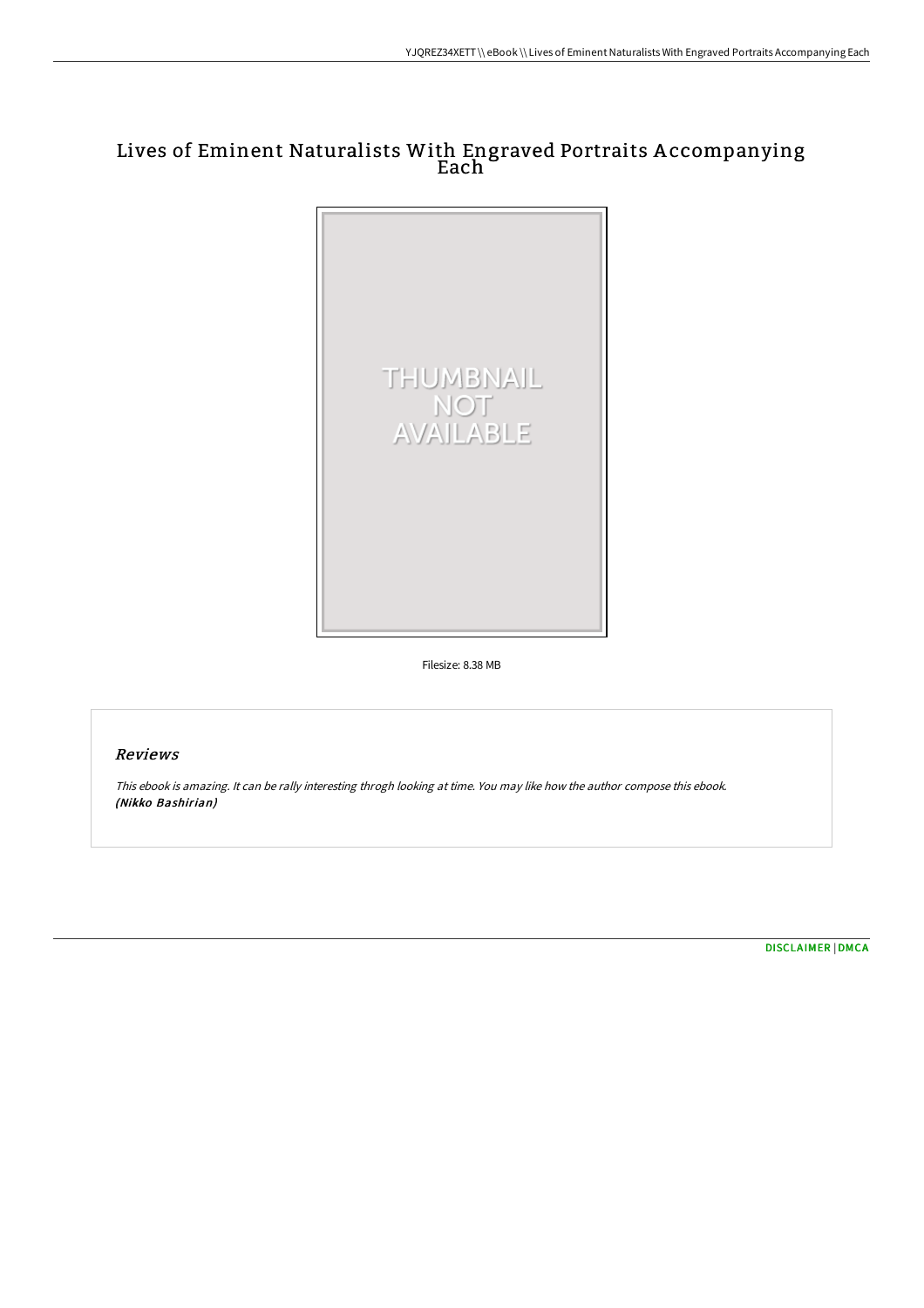## LIVES OF EMINENT NATURALISTS WITH ENGRAVED PORTRAITS ACCOMPANYING EACH



To save Lives of Eminent Naturalists With Engraved Portraits Accompanying Each eBook, you should refer to the hyperlink under and save the document or have access to other information which are related to LIVES OF EMINENT NATURALISTS WITH ENGRAVED PORTRAITS ACCOMPANYING EACH ebook.

RareBooksClub. Paperback. Book Condition: New. This item is printed on demand. Paperback. 56 pages. Original publisher: Washington : U. S. G. P. O. , 2011. LC Number: KF26 . A7 2010n OCLC Number: (OCoLC)729862306 Subject: Peace-building -- Korea. Excerpt: . . . 11 CLOSING The United States is a resident Pacific power, as evidenced by our U. S. military presence and the interests they protect. Our presence on the Korean Peninsula and our strong relationship with the ROK promote peace and stability in the region, which is an enduring interest of the United States and the world. Thank you for allowing me to appear before you today. I look forward to your questions. EVIN Chairman L. Thank you very much, Secretary Gregson. Secretary Campbell. STATEMENT OF HON. KURT M. CAMPBELL, ASSISTANT SECRETARY OF STATE. EAST ASIA AND PACIFIC AFFAIRS AMPBELL Mr. C. Thank you, Mr. Chairman, and its an honor to testify before all of you gentlemen, and its also terrific to be with my colleagues and friends here on the panel before you today. Id like to submit my full testimony for the record and just sum-marize a few brief points for you as we get started here this morn-ing. Let me first fully support every word each of you said in your opening remarks this morning. I think it is well understood that the United States faces enormously consequential challenges in South Asia. Currently our young men and women are involved and engaged actively on challenges in Afghanistan, Iraq, and elsewhere. But it is also the case that increasingly the drama of the 21st cen-tury is playing out in the Asian Pacific region. The United States has to understand that for us to be successful as a Nation we have to be more actively engaged in every aspect...

 $\overline{\rm \bf PDF}$ Read Lives of Eminent Naturalists With Engraved Portraits [Accompanying](http://digilib.live/lives-of-eminent-naturalists-with-engraved-portr.html) Each Online

⊕ Download PDF Lives of Eminent Naturalists With Engraved Portraits [Accompanying](http://digilib.live/lives-of-eminent-naturalists-with-engraved-portr.html) Each